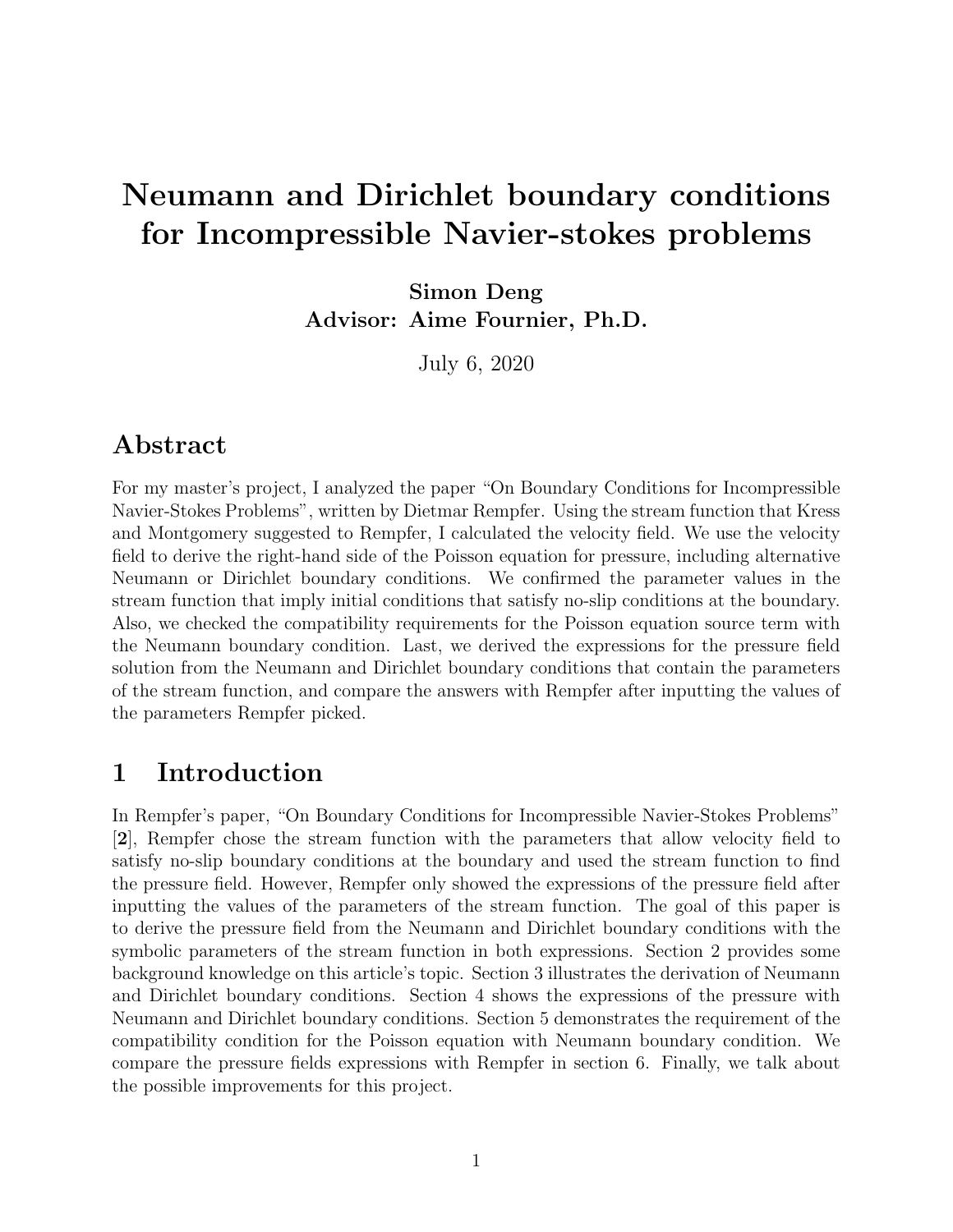#### 2 Background

The incompressible Navier-Stokes equation is given by

$$
\frac{\partial u}{\partial t} + u \cdot \nabla u = -\nabla p + \frac{1}{\text{Re}} \nabla^2 u
$$

$$
\nabla \cdot u = 0.
$$

where  $\nabla \cdot u = 0$  represents the incompressible flows, u is the velocity vector and p is the pressure divided by the constant density of the fluid. From Alexa Desautels and Dietmar Rempfer [2] [6], we get the Poisson equation by taking the divergence of the imcompressible Navier-Stokes equation

$$
\nabla^2 p = -\nabla \cdot (u \cdot \nabla u)
$$
  
\n
$$
\nabla \cdot u = 0.
$$
 (1)

The stream function is defined for incompressible (e.g. divergence-free flows) in two dimensions or in three dimensions with axisymmetry. The stream function is related to the Chandrasekhar-Reid function and velocity fields can be obtained from it [2]. In Rempfer, they considered the case of two-dimensional flow in a channel with line boundary at  $y = -1$ and  $y = 1$ , periodic in x with domain  $0 < x \leq 4$ .

$$
\Psi(x,y) = \cos(\frac{\pi}{2}x) \left( \cos(\lambda y) + A_{\lambda} \cosh(\frac{\pi}{2}y) \right)
$$
 (2)

is the stream function he provided to construct the initial condition.  $\lambda$  and  $A_{\lambda}$  are the parameters that allow the velocity field to satisfy the no-slip boundary conditions at the boundary (e.g.,  $u=0$  at the boundary). The term  $\cosh(\frac{\pi}{2}y)$  adds a potential flow velocity component and the velocity has two properties. One is the velocity potential to satisfy the Poisson equation, the other is the velocity has two boundary conditions that both the normal and tangential velocity components disappear at the boundary.

Now in order to solve for  $p$  in (1), boundary conditions are necessary. In the following section, the Neumann and Dirichlet Boundary conditions are derived.

# 3 Derivation of the Neumann and Dirichlet Boundary Conditions

The initial time velocity field,  $U_0 = \nabla \times (0, 0, \Psi)$  is defined by the stream function (2) above,

$$
U_0(x,y) = \begin{pmatrix} u_0(x,y) \\ v_0(x,y) \end{pmatrix} = \begin{pmatrix} \cos(\frac{\pi}{2}x)(\frac{\pi}{2}A_\lambda\sinh(\frac{\pi}{2}y) - \lambda\sin(\lambda y)) \\ \frac{\pi}{2}\sin(\frac{\pi}{2}x)(\cos(\lambda y) + A_\lambda\cosh(\frac{\pi}{2}y)) \end{pmatrix}.
$$
 (3)

Substituting  $U_0$  into (1) and letting  $f(x, y) = -\nabla \cdot (U_0 \cdot \nabla U_0)$ , we get

$$
f(x,y) = -\left(\frac{\partial}{\partial x}(u_0 \frac{\partial u_0}{\partial x} + v_0 \frac{\partial u_0}{\partial y}) + \frac{\partial}{\partial y}(u_0 \frac{\partial v_0}{\partial x} + v_0 \frac{\partial v_0}{\partial y})\right)
$$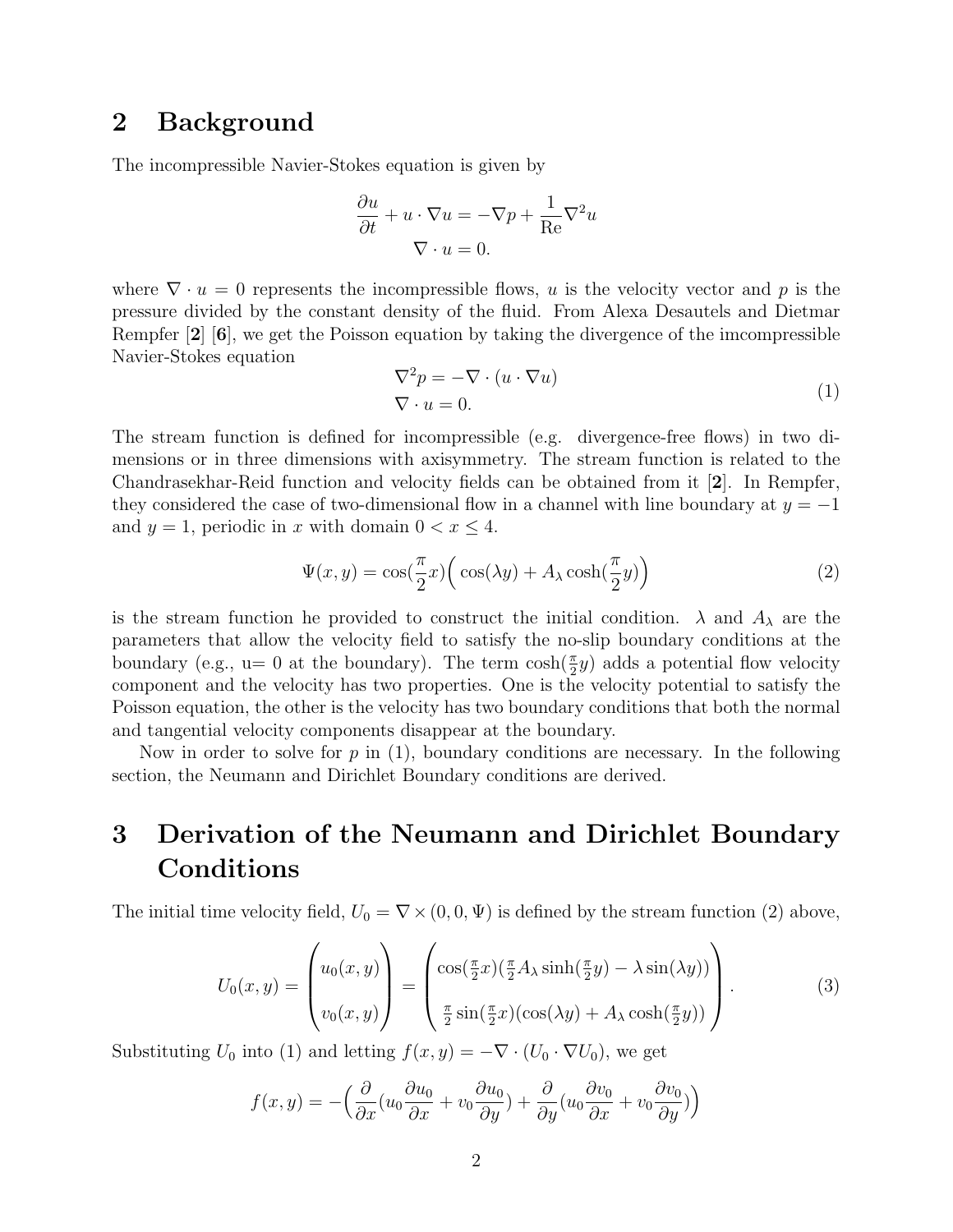$$
-f(x,y) = \left( \left(\frac{\partial u_0}{\partial x}\right)^2 + u_0 \frac{\partial^2 u_0}{\partial x^2} + \frac{\partial v_0}{\partial x} \frac{\partial u_0}{\partial y} + v_0 \frac{\partial^2 u_0}{\partial x \partial y} \right) + \left( \left(\frac{\partial v_0}{\partial y}\right)^2 + v_0 \frac{\partial^2 v_0}{\partial y^2} + \frac{\partial v_0}{\partial x} \frac{\partial u_0}{\partial y} + u_0 \frac{\partial^2 v_0}{\partial x \partial y} \right).
$$

Substituting in  $u_0(x, y)$  and  $v_0(x, y)$ , the right hand side of the Poisson equation [9]

$$
f(x,y) = \frac{\pi^2}{8} \left( \cos^2(\frac{\pi}{2}x) \left( \cos(\lambda y) + A_{\lambda} \cosh(\frac{\pi}{2}y) \right) \left( 4\lambda^2 \cos(\lambda y) - \pi^2 A_{\lambda} \cosh(\frac{\pi}{2}y) \right) - \sin^2(\frac{\pi}{2}x) \left( 2\lambda \sin(\lambda y) - \pi A_{\lambda} \sinh(\frac{\pi}{2}y) \right)^2 \right)
$$
(4)

and the problem becomes

$$
\nabla^2 p = f(x, y) \qquad \forall (x, y) \in \mathbb{R} \times (-1, 1)
$$
  

$$
p(x, y) = p(x + 4, y).
$$
 (5)

The incompressible flow differential equation is

$$
\frac{\partial u}{\partial t} + (u \cdot \nabla)u = -\nabla p + \frac{1}{\text{Re}} \nabla^2 u
$$

$$
\nabla \cdot u = 0.
$$

A solid, stationary boundary (e.g.,  $\frac{\partial u}{\partial t} = 0$  at the boundary) with no-slip boundary conditions for the velocity. To check what drives the flow, consider the domain-total specific kinetic energy

$$
E(t) = \int_0^4 \int_{-1}^1 \frac{u(x, y, t) \cdot u(x, y, t)}{2} dx dy.
$$

Taking the derivative with expect to  $t$  on both side we have

$$
\frac{dE(t)}{dt} = \int_0^4 \int_{-1}^1 \frac{\partial u(x, y, t)}{\partial t} \cdot u(x, y, t) dx dy = \int_0^4 \int_{-1}^1 (-\nabla p - u \cdot \nabla u + \frac{1}{\text{Re}} \nabla^2 u) \cdot u dx dy.
$$

Using the identity  $(u \cdot \nabla)u = \frac{1}{2}\nabla(u \cdot u) - u \times (\nabla \times u)$ , we have

$$
\frac{dE(t)}{dt} = \int_0^4 \int_{-1}^1 (-\nabla p - \frac{1}{2}\nabla(u \cdot u) + u \times (\nabla \times u) + \frac{1}{\text{Re}}\nabla^2 u) \cdot u \, dxdy.
$$

Using the idetities  $\nabla \cdot (pu) = (\nabla p) \cdot u + p(\nabla \cdot u)$ ,  $\nabla \cdot u = 0$ ,  $(u \times (\nabla \times u)) \cdot u = 0$ , and  $(\nabla^2 u) \cdot u = \nabla \cdot ((\nabla u) \cdot u) - ||\nabla u||_{F^2}$ 

$$
\frac{dE(t)}{dt} = \int_0^4 \int_{-1}^1 -\nabla \cdot (pu) - \frac{1}{2} \nabla \cdot (u(u \cdot u)) + \frac{1}{\text{Re}} (\nabla \cdot ((\nabla u) \cdot u) - ||\nabla u||_{F^2}) dx dy.
$$

Apply Gauss Divergence theorem we have

$$
\frac{dE(t)}{dt} = -\int_{\partial\Omega} (pu) \cdot \vec{\eta} d\sigma - \int_{\partial\Omega} \frac{1}{2} u(u \cdot u) \cdot \vec{\eta} d\sigma + \frac{1}{\text{Re}} \int_{\partial\Omega} ((\nabla u) \cdot u) \cdot \vec{\eta} d\sigma - \frac{1}{\text{Re}} \int_{\Omega} ||\nabla u||_{F^2} dA.
$$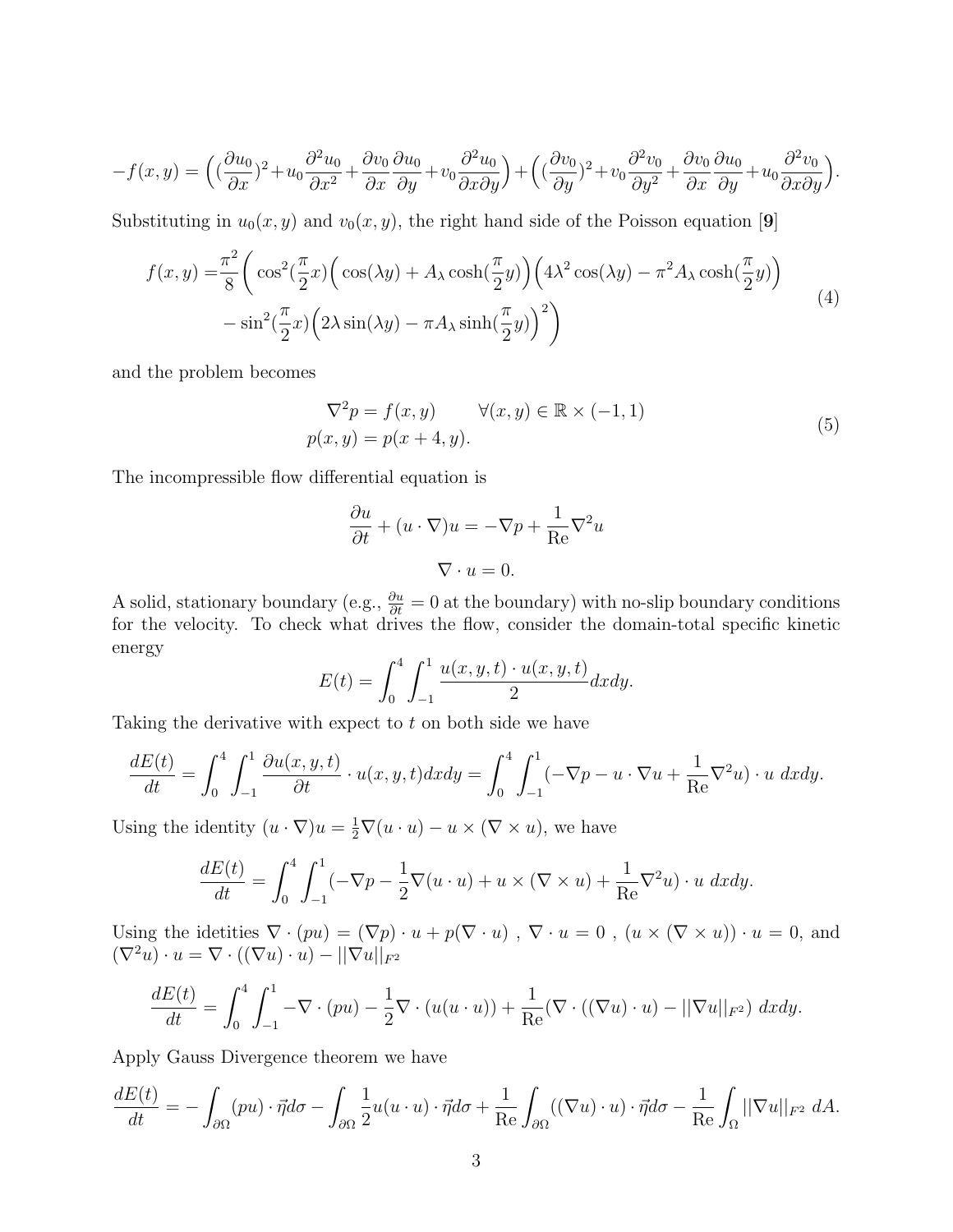Since we have the no-slip boundary condition at the boundary which means  $u = 0$  on the boundary  $(\partial\Omega)$ , then the first 3 integrals are equal to 0 (integral of 0 is 0 on the boundary  $(\partial\Omega)$ ). And the last integral is negative because the norm is nonnegative inside the integral. We have  $\frac{dE(t)}{dt} = -\frac{1}{R}$  $\frac{1}{\text{Re}} \int_{\Omega} ||\nabla u||_{F^2} dA < 0$  for  $\text{Re} < \infty$ . Therefore, the domain-total specific kinetic energy is decresing as time is increasing. The differential equation at the boundary is

$$
\nabla p = \frac{1}{\text{Re}} \nabla^2 u.
$$
\n(6)

We could get the Neumann boundary condition from  $(6)$  by projecting incompressible flow differential equation on the boundary normal,  $\eta$  and plugging in  $u(x, y, t = 0) = U_0(x, y)$ ,

$$
\frac{\partial p_{\text{Neu}}}{\partial \eta} = \eta \cdot \frac{1}{\text{Re}} \nabla^2 U_0. \tag{7}
$$

We could get Dirichlet boundary condition by projecting (6) on the boundary-tangential coordinate  $\tau$  and plugging in  $u(x, y, t = 0) = U_0(x, y)$ ,

$$
\frac{\partial p_{\text{Dir}}}{\partial \tau} = \tau \cdot \frac{1}{\text{Re}} \nabla^2 U_0.
$$
\n(8)

where  $\tau$  is a unit vector tangential to the boundary, and we could obtain the Dirichlet boundary condition after integrating the equation (8) along the boundary.



Figure 1: Boundary Condition

We will use Fig. 1 to calculate both of the boundary conditions. First Substituting  $U_0$ in  $(6)$  [10] we obtain

$$
\frac{1}{\text{Re}}\nabla^2 U_0 = \begin{pmatrix}\n\frac{\lambda(\pi^2 + 4\lambda^2)\cos(\frac{\pi}{2}x)\sin(\lambda y)}{4\text{Re}} \\
\frac{-\pi(\pi^2 + 4\lambda^2)\sin(\frac{\pi}{2}x)\cos(\lambda y)}{8\text{Re}}\n\end{pmatrix}.
$$
\n(9)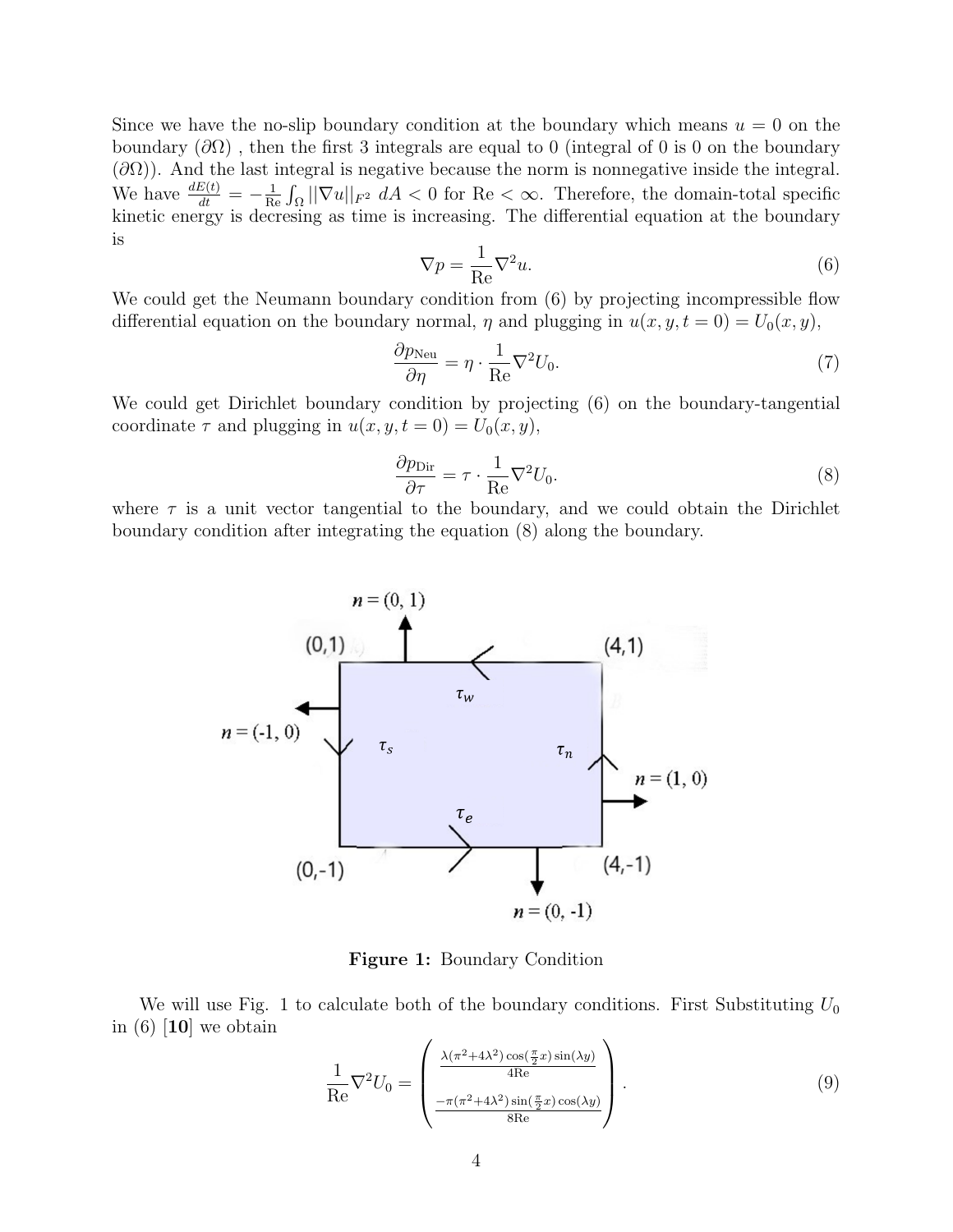For the Neumann condition, we have

$$
N_{\rm n} = \eta_{\rm n} \cdot \frac{1}{\rm Re} \nabla^2 U_0 = (0, 1) \cdot \frac{1}{\rm Re} \nabla^2 U_0 = \frac{-\pi (\pi^2 + 4\lambda^2) \sin(\frac{\pi}{2}x) \cos(\lambda y)}{8\rm Re}
$$
  

$$
N_{\rm s} = \eta_{\rm s} \cdot \frac{1}{\rm Re} \nabla^2 U_0 = (0, -1) \cdot \frac{1}{\rm Re} \nabla^2 U_0 = \frac{\pi (\pi^2 + 4\lambda^2) \sin(\frac{\pi}{2}x) \cos(\lambda y)}{8\rm Re}.
$$

Hence,

$$
\frac{\partial p}{\partial y}(x,1) = N^+(x) = \frac{-\pi(\pi^2 + 4\lambda^2)\sin(\frac{\pi}{2}x)\cos(\lambda)}{8\text{Re}}
$$

$$
\frac{\partial p}{\partial y}(x,-1) = N^-(x) = \frac{\pi(\pi^2 + 4\lambda^2)\sin(\frac{\pi}{2}x)\cos(\lambda)}{8\text{Re}}.
$$

For the Dirichlet condition [11], we have

$$
D_{\rm e} = \int_0^x \tau_{\rm e} \cdot \frac{1}{\rm Re} \nabla^2 U_0(\xi, y) d\xi = \frac{-\lambda(\pi^2 + 4\lambda^2) \sin(\frac{\pi}{2}x) \sin(\lambda)}{2\pi \rm Re}
$$
 for  $y = -1$   
\n
$$
D_{\rm n} = D_{\rm e} + \int_{-1}^y \tau_{\rm n} \cdot \frac{1}{\rm Re} \nabla^2 U_0(x, \eta) d\eta = 0
$$
 for  $x = 4$ 

$$
D_{\mathbf{w}} = D_{\mathbf{n}} + \int_{4}^{x} \tau_{\mathbf{w}} \cdot \frac{1}{\text{Re}} \nabla^2 U_0(\xi, y) d\xi = \frac{-\lambda(\pi^2 + 4\lambda^2) \sin(\frac{\pi}{2}x) \sin(\lambda)}{2\pi \text{Re}} \quad \text{for } y = 1
$$
  

$$
D_{\mathbf{s}} = D_{\mathbf{w}} + \int_{1}^{y} \tau_{\mathbf{s}} \cdot \frac{1}{\text{Re}} \nabla^2 U_0(x, \eta) d\eta = 0 \quad \text{for } x = 0.
$$

Hence,

$$
p(x,1) = D^{+}(x) = \frac{-\lambda(\pi^2 + 4\lambda^2)/\sin(\frac{\pi}{2}x)\sin(\lambda)}{2\pi\text{Re}}
$$
  

$$
p(x,-1) = D^{-}(x) = \frac{-\lambda(\pi^2 + 4\lambda^2)\sin(\frac{\pi}{2}x)\sin(\lambda)}{2\pi\text{Re}}.
$$
 (10)

The Poisson equations have the domain  $(x, y) \in \mathbb{R} \times (-1, 1)$  with Neumann and Dirichlet boundary conditions becoming

$$
\nabla^2 p_{\text{Neu}} = f(x, y) \qquad \nabla^2 p_{\text{Dir}} = f(x, y) \n p_{\text{Neu}}(x, y) = p_{\text{Neu}}(x + 4, y) \qquad (11) \qquad \nabla^2 p_{\text{Dir}} = f(x, y) \n p_{\text{Dir}}(x, y) = p_{\text{Dir}}(x + 4, y) \qquad (12) \n p_{\text{Dir}}(x, \pm 1) = D^{\pm}(x).
$$
\n(13)

In section 4, we will solve for  $p_\mathrm{Neu}$  and  $p_\mathrm{Dir}.$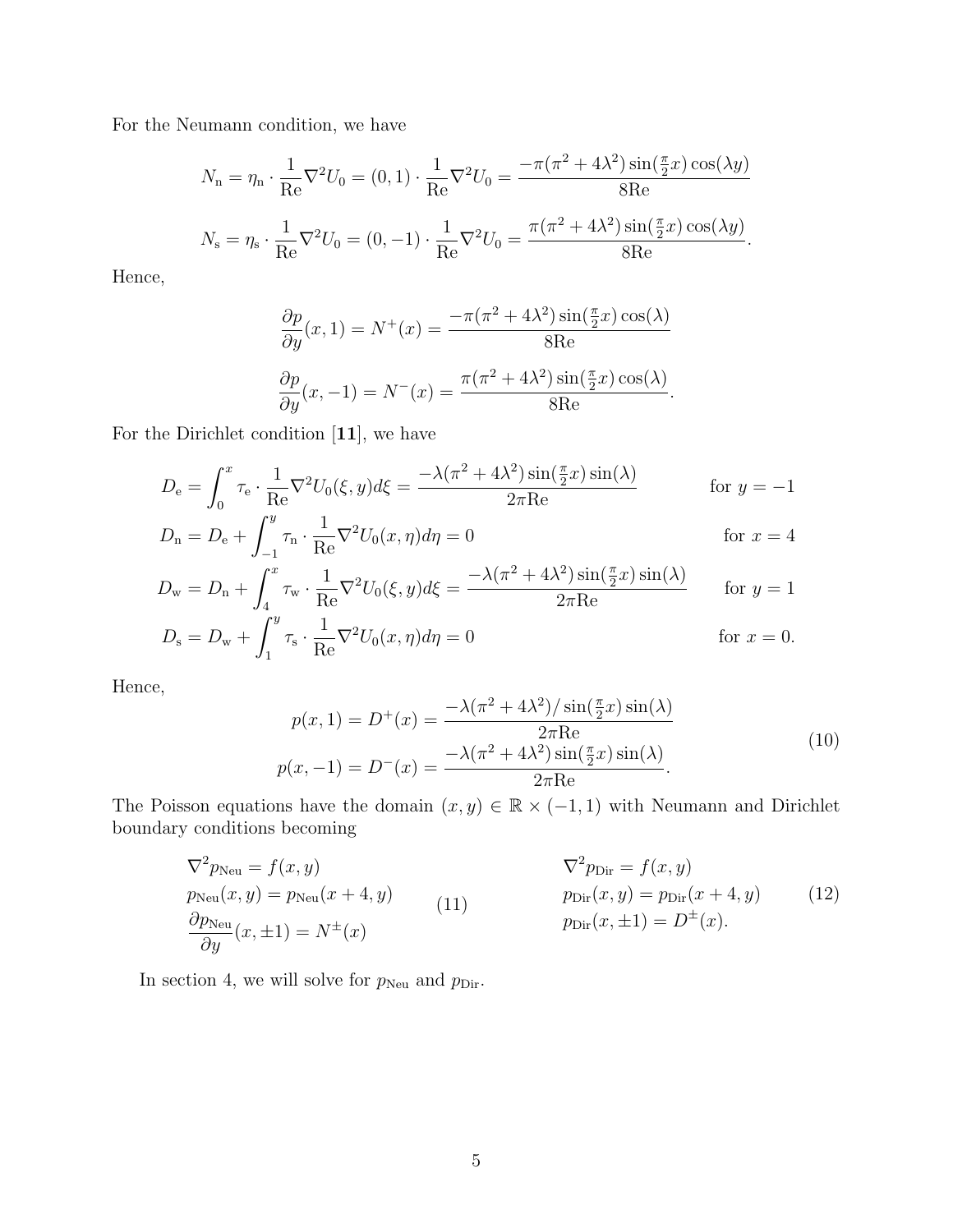# 4 Pressure Determinations with Neumann and Dirichlet Boundary Conditions

Since  $p_{\text{Neu}}$  and  $p_{\text{Dir}}$  are both periodic in x, we use univariate Fourier series in x to solve both of the Poisson problems. We have

$$
p(x,y) = \sum_{n \in \mathbb{Z}} p_n(y) e^{ix\lambda_n}
$$
\n(13)

and since  $0 < x \leq 4$ ,

$$
\lambda_n = \frac{2n\pi}{4} = \frac{n\pi}{2},
$$

and

$$
p_n''(y) - \lambda_n^2 p_n(y) = f_n(y) \qquad n \in \mathbb{Z}
$$
 (14)

where  $f_n(y) = \frac{1}{4} \int_0^4 f(x, y) e^{-ix\lambda_n} dx$  are the Fourier coefficients of  $f(x, y)$ .

Since the equations (14) are second order nonhomogeneous differential equations, then

$$
p_n(y) = h_n(y) + q_n(y) \qquad n \in \mathbb{Z} \tag{15}
$$

where  $h_n(y)$  are homogeneous solutions and  $q_n(y)$  are particular solutions. For homogeneous equation, we have

$$
h_n''(y) - \lambda_n^2 h_n(y) = 0.
$$

Therefore, the homogeneous solutions are

$$
\begin{cases}\nh_n(y) = a_n \sinh(\lambda_n y) + b_n \cosh(\lambda_n y) & n \in \mathbb{Z}/\{0\} \\
h_0(y) = a_0 y + b_0 & n = 0.\n\end{cases}
$$

For nonhomogeneous solutions, we have

$$
q_n(y) = u_n(y)\cosh(\lambda_n y) + v_n(y)\sinh(\lambda_n y).
$$

To get  $u_n(y)$  and  $v_n(y)$ , we assume  $u'_n(y) \cosh(\lambda_n y) + v'_n(y) \sinh(\lambda_n y) = 0$ , (Variation of parameters [8]) and now we have

$$
\begin{cases}\nu_n'(y)\cosh(\lambda_n y) + v_n'(y)\sinh(\lambda_n y) = 0\\ \lambda_n(u_n'(y)\sinh(\lambda_n y) + v_n'(y)\cosh(\lambda_n y)) = q_n''(y) = f_n(y).\n\end{cases}
$$
\n(16)

Hence, the solutions for (16) are

$$
\begin{pmatrix} u_n(y) \\ v_n(y) \end{pmatrix} = \int_{-1}^y \frac{2f_n(w)}{n\pi} \begin{pmatrix} -\sinh(\lambda_n w) \\ \cosh(\lambda_n w) \end{pmatrix} dw.
$$

Therefore, the (15) becomes

$$
p_n(y) = \frac{2}{n\pi} \int_{-1}^{y} \left( \sinh\left(\frac{n\pi}{2}(y-w)\right) \right) f_n(w) dw + a_n \sinh\left(\frac{n\pi}{2}y\right) + b_n \cosh\left(\frac{n\pi}{2}y\right). \tag{17}
$$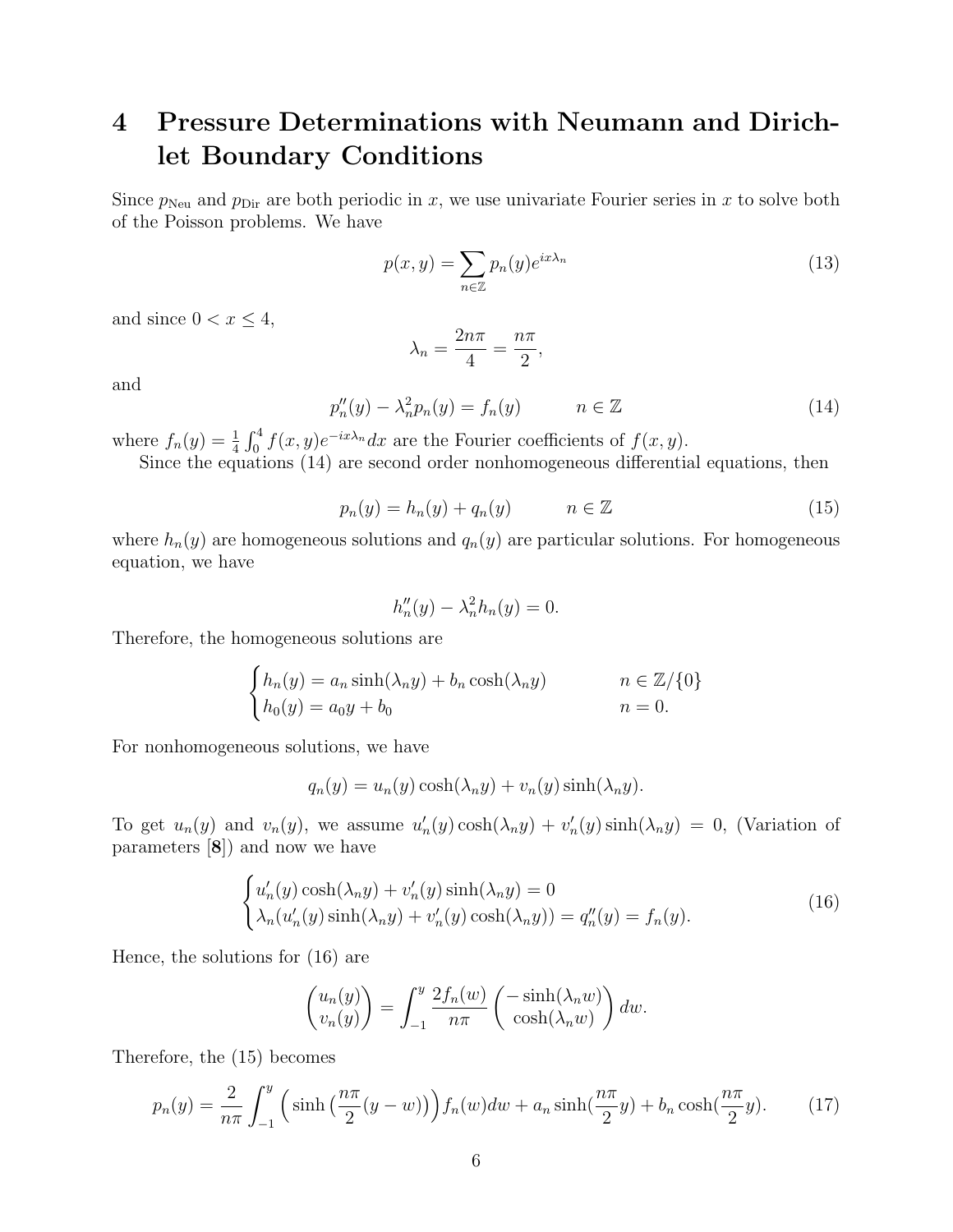To get  $a_n$  and  $b_n$ , we need to use the boundary conditions. For Neumann boundary conditions, we have

$$
\frac{\partial p}{\partial y}(x, \pm 1) = N^{\pm}(x).
$$
  

$$
p'_n(\pm 1) = N^{\pm}_n
$$
 (18)

Hence,

where  $N_n^{\pm} = \frac{1}{4}$  $\frac{1}{4} \int_0^4 N^{\pm}(x) e^{\frac{-in\pi x}{2}} dx$  are the Fourier coefficients of  $N^{\pm}(x)$ . Taking the derivative of  $(17)$  and using  $(18)$ , now we have

$$
\begin{pmatrix}\n(a_n)_{\text{Neu}} \\
(b_n)_{\text{Neu}}\n\end{pmatrix} = \frac{\operatorname{csch}(\frac{n\pi}{2}) \sinh(\frac{n\pi}{2})}{2n\pi} \begin{pmatrix}\n\sinh(\frac{n\pi}{2}) \left( \left( N_n^+ - \int_{-1}^1 \cosh(\frac{n\pi}{2}(1-w)) f_n(w) dw \right) + N_n^- \\
\cosh(\frac{n\pi}{2}) \left( \left( N_n^+ - \int_{-1}^1 \cosh(\frac{n\pi}{2}(1-w)) f_n(w) dw \right) - N_n^- \right)\n\end{pmatrix}.
$$

Therefore, using (17) with Neumann condition [12] we get,

$$
\left(p_n(y)\right)_{\text{Neu}} = \frac{1}{n\pi} \int_{-1}^{y} \left(\sinh\left(\frac{n\pi}{2}(y-w)\right)\right) f_n(w) dw + \frac{\text{csch}\left(\frac{n\pi}{2}\right)\sinh\left(\frac{n\pi}{2}\right)}{2n\pi} \left(\left(N_n^+ - \int_{-1}^1 \cosh\left(\frac{n\pi}{2}(1-w)\right) f_n(w) dw\right) \cosh\left(\frac{n\pi}{2}(y+1)\right) - N_n^- \cosh\left(\frac{n\pi}{2}(y-1)\right)\right).
$$
\n(19)

For Dirichlet boundary condition, we have

$$
p(x, \pm 1) = D^{\pm}(x).
$$

Hence,

$$
p_n(\pm 1) = D_n^{\pm}
$$
\n<sup>(20)</sup>

where  $D_n^{\pm} = \frac{1}{4}$  $\frac{1}{4} \int_0^4 D^{\pm}(x) e^{\frac{-in\pi x}{2}} dx$  are the Fourier coefficients of  $N^{\pm}(x)$ . We use (17) and (20) and get

$$
\begin{pmatrix}\n(a_n)_{\text{Dir}} \\
(b_n)_{\text{Dir}}\n\end{pmatrix} = \frac{\text{csch}(\frac{n\pi}{2})\sinh(\frac{n\pi}{2})}{2} \begin{pmatrix}\n\cosh(\frac{n\pi}{2})\left((D_n^+ - \frac{1}{n\pi}\int_{-1}^1 \sinh(\frac{n\pi}{2}(1-w))f_n(w)dw\right) - D_n^-\right)}{\sinh(\frac{n\pi}{2})\left((D_n^+ - \frac{1}{n\pi}\int_{-1}^1 \sinh(\frac{n\pi}{2}(1-w))f_n(w)dw\right) + D_n^-\right)}.
$$

Therefore, using (17) with Dirichlet condition [12] we get,

$$
\left(p_n(y)\right)_{\text{Dir}} = \frac{1}{n\pi} \int_{-1}^{y} \left(\sinh\left(\frac{n\pi}{2}(y-w)\right)\right) f_n(w) dw + \frac{\text{csch}\left(\frac{n\pi}{2}\right)\sinh\left(\frac{n\pi}{2}\right)}{2} \left(\left(D_n^+ - \frac{1}{n\pi} \int_{-1}^{1} \sinh\left(\frac{n\pi}{2}(1-w)\right) f_n(w) dw\right) \sinh\left(\frac{n\pi}{2}(y+1)\right) - D_n^-\sinh\left(\frac{n\pi}{2}(y-1)\right)\right).
$$
\n(21)

We use Fourier series method to find all the Fourier coefficients  $f_n(y)$ ,  $D_n^{\pm}$  and  $N_n^{\pm}$ . Let's use  $D_n^{\pm}$  as an example,  $f_n(y)$  and  $N_n^{\pm}$ . have the similar steps. From (10),

$$
D^{\pm}(x) = \frac{-\lambda(\pi^2 + 4\lambda^2)\sin(\frac{\pi}{2}x)\sin(\lambda)}{2\pi\text{Re}}.
$$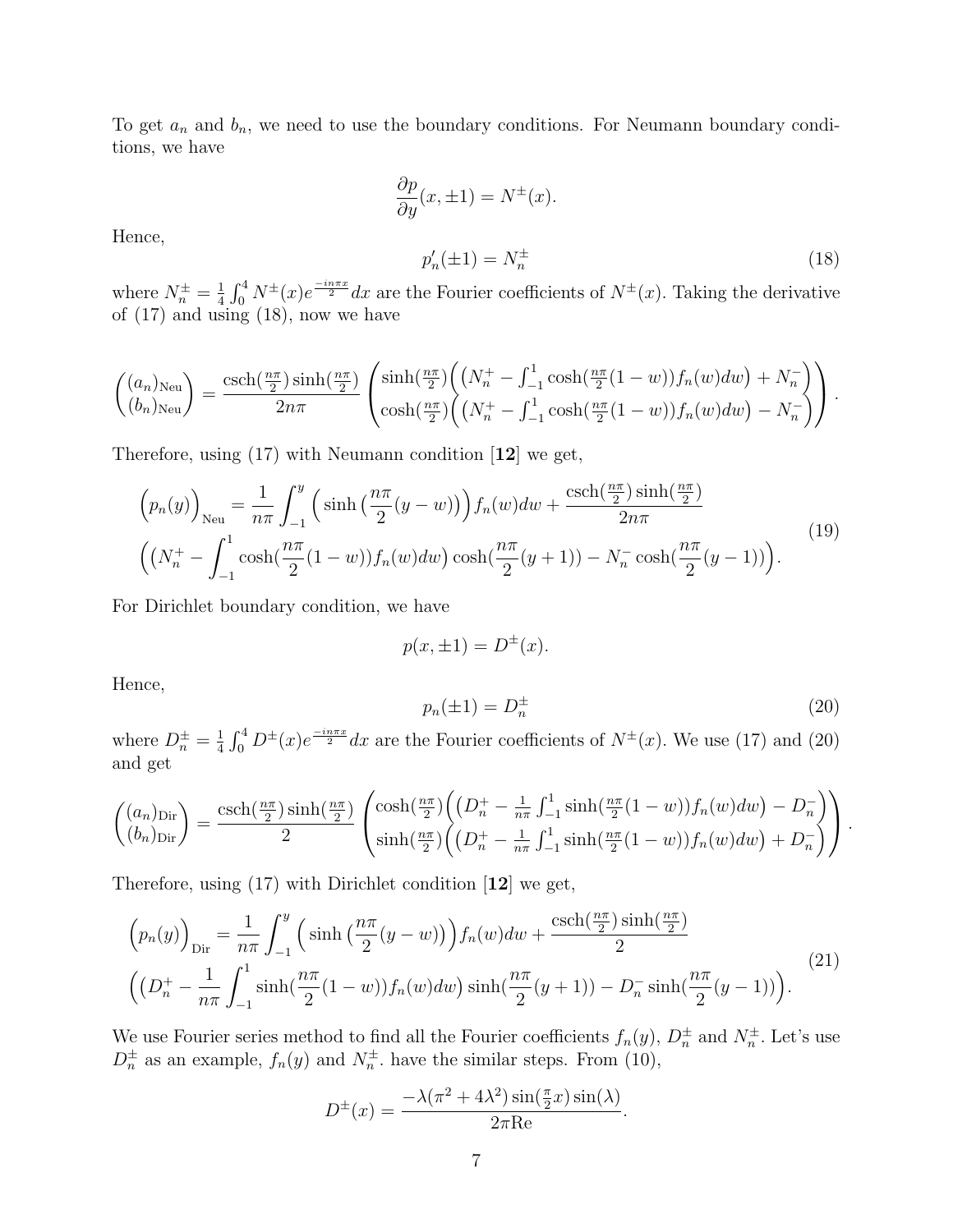From Euler's formula, we have

$$
\sin(\frac{\pi}{2}x) = \frac{e^{\frac{i\pi x}{2}} - e^{-\frac{i\pi x}{2}}}{2i}.
$$

Then we have

$$
\sum_{n\in\mathbb{Z}}D_n^{\pm}e^{\frac{i n\pi x}{2}} = D^{\pm}(x) = \frac{-\lambda(\pi^2 + 4\lambda^2)\sin(\frac{\pi}{2}x)\sin(\lambda)}{2\pi\mathrm{Re}} = \frac{-\lambda(\pi^2 + 4\lambda^2)\sin(\lambda)}{2\pi\mathrm{Re}}\frac{e^{\frac{i \pi x}{2}} - e^{-\frac{i \pi x}{2}}}{2i}.
$$

We could see that all Fourier coefficients except  $D_1^{\pm}$  and  $D_{-1}^{\pm}$  are equal to zero. Therefore the Fourier coefficients [13] for  $D^{\pm}(x)$  are

$$
D_n^{\pm} = \frac{i\lambda(\pi^2 + 4\lambda^2)\sin(\lambda)}{4\pi\text{Re}}n\delta_{1,|n|}.
$$

Similarly, the Fourier coefficients for  $N^{\pm}(x)$  and  $f(x, y)$  are

$$
N_n^{\pm} = \frac{\pm i\pi (\pi^2 + 4\lambda^2) \cos(\lambda)}{16\text{Re}} n \delta_{1,|n|}
$$
  

$$
f_n(y) = \frac{\pi^2}{16} \left( \left( \delta_{0,n} + \frac{1}{2} \delta_{2,|n|} \right) \left( \cos(\lambda y) + A_\lambda \cosh(\frac{\pi}{2}y) \right) \left( 4\lambda^2 \cos(\lambda y) - \pi^2 A_\lambda \cosh(\frac{\pi}{2}y) \right) - \left( \delta_{0,n} - \frac{1}{2} \delta_{2,|n|} \right) \left( 2\lambda \sin(\lambda y) - \pi A_\lambda \sinh(\frac{\pi}{2}y) \right)^2 \right).
$$

Tables 1 and 2 [14] are all the cases for  $(p_n(y))_{\text{Neu}}$  and  $(p_n(y))_{\text{Dir}}$ .

**Table 1:** All cases of  $(p_n(y))_{\text{Neu}}$ 

| n        | $(p_n(y))_{\mathrm{Neu}}$                                                                                                                                                                            |
|----------|------------------------------------------------------------------------------------------------------------------------------------------------------------------------------------------------------|
| $\theta$ | $\frac{\pi^2}{16} \Big( A_{\lambda} \Big( -A_{\lambda} (\pi(y+1) \sinh(\pi) + \cosh(\pi y) - \cosh(\pi) \Big)$                                                                                       |
|          | $-2\pi(y+1)\sinh(\frac{\pi}{2})\cos(\lambda)-4\cosh(\frac{\pi}{2}y)\cos(\lambda y)+4\cosh(\frac{\pi}{2})\big(\cos(\lambda)+\lambda(y+1)\sin(\lambda)\big)\big)$                                      |
|          | $+\cos(2\lambda) + 2\lambda(y+1)\sin(2\lambda) - \cos(2\lambda y)$                                                                                                                                   |
| $\pm 1$  | $\pm i(4\lambda^2+\pi^2)\cosh(\frac{\pi}{2})\cos(\lambda)\cosh(\frac{\pi}{2}y)$<br>8Re                                                                                                               |
| $\pm 2$  | $\frac{1}{32}\left(\pi^2 A_\lambda^2 + \frac{4\pi A_\lambda}{4\lambda^2 + 9\pi^2}\left(\pi (3\pi^2 - 4\lambda^2)\cosh(\frac{\pi}{2}y)\right)\cos(\lambda y) \right)$                                 |
|          | $(4\lambda^2+\pi^2)\,\text{csch}^2(\frac{\pi}{2})\cosh(\pi y)\Big(3\pi\cos(\lambda)+2\lambda\coth(\frac{\pi}{2})\sin(\lambda)\Big)$<br>$\cosh^2(\frac{\pi}{4})+\operatorname{sech}^2(\frac{\pi}{4})$ |
|          |                                                                                                                                                                                                      |
|          | $+8\pi^2\lambda\sinh(\frac{\pi}{2}y)\sin(\lambda y)\Big) - 4\lambda^2$                                                                                                                               |
| other    | $\left( \right)$                                                                                                                                                                                     |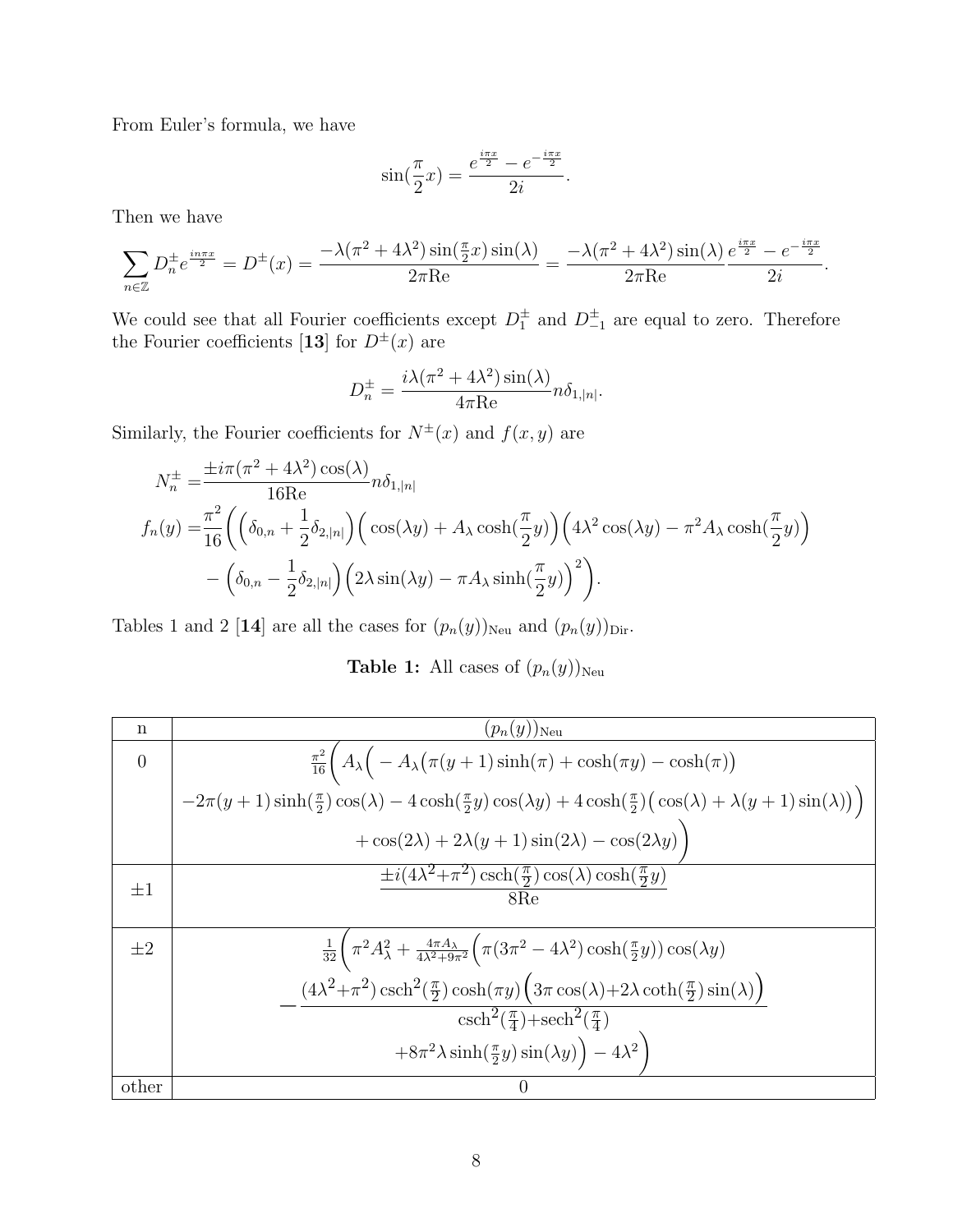**Table 2:** All cases of  $(p_n(y))_{\text{Dir}}$ 

| n              | $(p_n(y))_{\text{Dir}}$                                                                                                                                                                                                          |
|----------------|----------------------------------------------------------------------------------------------------------------------------------------------------------------------------------------------------------------------------------|
| $\overline{0}$ | $\frac{\pi^2}{16}\Big(A_\lambda\Big(A_\lambda\big(\cosh(\pi)-\cosh(\pi y)\big)+4\cosh(\frac{\pi}{2})\cos(\lambda)-4\cosh(\frac{\pi}{2}y)\cos(\lambda y)\Big)$                                                                    |
|                | $+\cos(2\lambda)-\cos(2\lambda y)$                                                                                                                                                                                               |
| $\pm 1$        | $\pm i\lambda(4\lambda^2+\pi^2)\operatorname{sech}(\frac{\pi}{2})\sin(\lambda)\cosh(\frac{\pi}{2}y)$                                                                                                                             |
|                | $4\pi$ Re                                                                                                                                                                                                                        |
|                |                                                                                                                                                                                                                                  |
| $\pm 2$        | $\frac{\text{sech}(\pi)}{32} \left( \pi^2 A_\lambda \left( A_\lambda (\cosh(\pi) - \cosh(\pi y)) + \frac{4}{4\lambda^2 + 9\pi^2} \left( (3\pi^2 - 4\lambda^2) \cosh(\pi) \cosh(\frac{\pi}{2} y) \cos(\lambda y) \right) \right)$ |
|                | + cosh $(\pi y)((4\lambda^2 - 3\pi^2)\cosh(\frac{\pi}{2})\cos(\lambda) - 8\pi\lambda\sinh(\frac{\pi}{2})\sin(\lambda))$                                                                                                          |
|                | $+8\pi\lambda\cosh(\pi)\sinh(\frac{\pi}{2}y)\sin(\lambda y)\big) + 4\lambda^2(\cosh(\pi y) - \cosh(\pi))\big)$                                                                                                                   |
| other          | $\left( \right)$                                                                                                                                                                                                                 |

Using Table 1,2 and (13) we have,

$$
P_{\text{Dir}}(x,y) = \frac{\pi^2}{16} \Big( A_{\lambda} \big( \cosh(\pi) A_{\lambda} + 4 \cosh(\frac{\pi}{2}) \cos(\lambda) \big) + \cos(2\lambda) \Big) + \cos(\pi x) \Big( \frac{(4\lambda^2 - \pi^2 A_{\lambda}^2) \sinh^2(\pi y)}{16} - \frac{(\pi^2 A_{\lambda}^2 - 4\lambda^2) \sinh(\pi) \sinh(\pi y)}{16} + \frac{(\pi^2 A_{\lambda}^2 - 4\lambda^2) \cosh^2(\pi y)}{16} - \frac{(\pi^2 A_{\lambda}^2 - 4\lambda^2) \cosh(\pi) \cosh(\pi y)}{16} + \frac{2\pi^3 \lambda A_{\lambda} \sinh(\frac{\pi}{2} y) \sin(\lambda y)}{4\lambda^2 + 9\pi^2} + \big( \frac{3\pi^4}{4\lambda^2 + 9\pi^2} - \frac{\pi^2}{4} \big) A_{\lambda} \cosh(\frac{\pi}{2} y) \cos(\lambda y) - \frac{\text{sech}(\pi)}{32(4\lambda^2 + 9\pi^2)} \Big( (4\lambda^2 + 9\pi^2)(\pi^2 A_{\lambda}^2 - 4\lambda^2) \big( \cosh(\pi y) - \cosh(\pi (y + 2)) \Big) + 8\pi^2 (3\pi^2 - 4\lambda^2) \cosh(\frac{\pi}{2}) A_{\lambda} \cos(\lambda) \cosh(\pi y) + 64\pi^3 \lambda \sinh(\frac{\pi}{2}) A_{\lambda} \sin(\lambda) \cosh(\pi y) \Big) \Big) - \frac{\pi^2 A_{\lambda}^2 \cosh(\pi y)}{16} - \frac{\pi^2 A_{\lambda} \cosh(\frac{\pi}{2} y) \cos(\lambda y)}{4} - \frac{\lambda (4\lambda^2 + \pi^2) \operatorname{sech}(\frac{\pi}{2}) \sin(\lambda) \sin(\frac{\pi}{2} x) \cosh(\frac{\pi}{2} y)}{2\pi \text{Re}} + \frac{\pi^2 (\sin^2(\lambda y) - \cos^2(\lambda y))}{16} \tag{22}
$$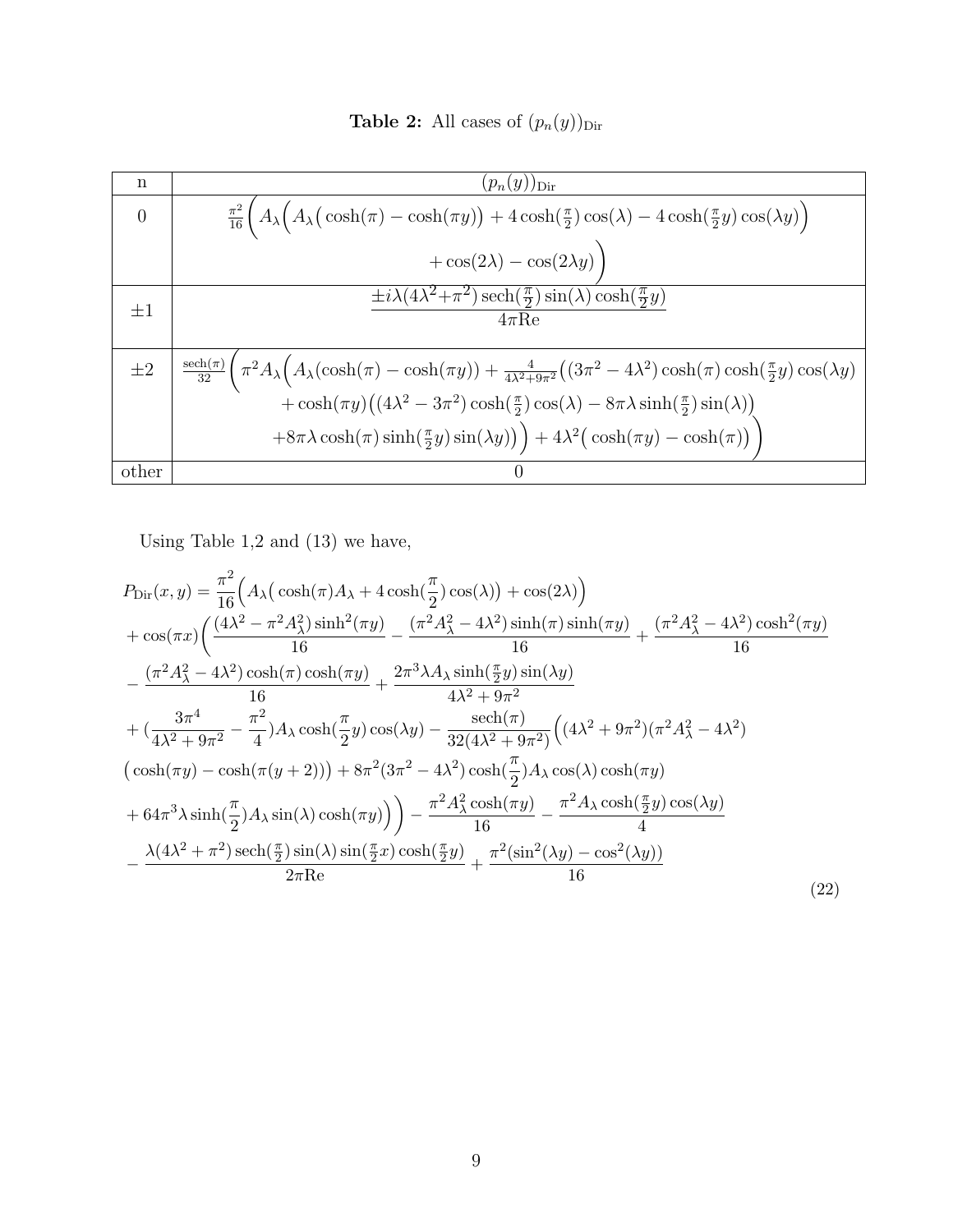$$
P_{\text{Neu}}(x, y) =\n\cos(\pi x) \left( \frac{(4\lambda^2 - \pi^2 A_{\lambda}^2) \sinh^2(\pi y)}{16} - \frac{(\pi^2 A_{\lambda}^2 - 4\lambda^2) \sinh(\pi) \sinh(\pi y)}{16} + \frac{(\pi^2 A_{\lambda}^2 - 4\lambda^2) \cosh^2(\pi y)}{16} \right) \n- \frac{(\pi^2 A_{\lambda}^2 - 4\lambda^2) \cosh(\pi) \cosh(\pi y)}{16} + \frac{2\pi^3 \lambda A_{\lambda} \sinh(\frac{\pi}{2}y) \sin(\lambda y)}{4\lambda^2 + 9\pi^2} \n+ (\frac{3\pi^4}{4\lambda^2 + 9\pi^2} - \frac{\pi^2}{4}) A_{\lambda} \cosh(\frac{\pi}{2}y) \cos(\lambda y) + \frac{1}{16(4\lambda^2 + 9\pi^2)} \n- \pi^2 (4\lambda^2 + 9\pi^2) A_{\lambda} \cos(\lambda) \cosh(\pi (y + \frac{1}{2})) \n+ \pi A_{\lambda} (2\lambda \sin(\lambda)((4\lambda^2 + 9\pi^2) \sinh(\pi (y + \frac{1}{2})) + (4\lambda^2 - 7\pi^2) \sinh(\pi (y + \frac{3}{2}))) \n+ \pi (20\lambda^2 - 3\pi^2) \cos(\lambda) \cosh(\pi (y + \frac{3}{2})) + \cosh(\pi (y + 1)) ((4\lambda^2 + 9\pi^2)(\pi^2 A_{\lambda}^2 - 4\lambda^2) \n+ \pi A_{\lambda} (\pi \operatorname{sech}(\frac{\pi}{2}) \cos(\lambda) (3\pi^2 (2 + \cosh(\pi)) - 4\lambda^2 (2 + 5 \cosh(\pi))) \n- 2\lambda \operatorname{csch}(\frac{\pi}{2}) \sin(\lambda) (4\lambda^2 \cosh(\pi) + \pi^2 (8 - 7 \cosh(\pi)))) \right) \n- \frac{\pi^2 A_{\lambda}^2 \cosh(\pi y)}{16} - \frac{\pi^2 A_{\lambda} \cosh(\frac{\pi}{2}y) \cos(\lambda y)}{4} + \frac{\pi^2}{16} (\cosh(\pi) A_{\lambda}^2) \n+ (y + 1) (4\lambda \sin(\lambda)
$$

In order to have an initial condition that is both divergence-free and that satisfies no-slip conditions at the boundary, we need to find the relationship between  $\lambda$  and  $A_{\lambda}$ . In the next section, we will show how to find  $\lambda$ ,  $A_{\lambda}$  and compatibility requirements for  $p_{\text{Neu}}$ .

### 5 Compatibility

In order to have no-slip condition at the boundary, we need to have velocity field equal to zero at the boundary.(  $y = \pm 1$ ), so we have (3) equal to zero at  $y = \pm 1$ :

$$
\begin{pmatrix}\n\cos(\frac{\pi}{2}x)(\frac{\pi}{2}A_{\lambda}\sinh(\frac{\pi}{2}) - \lambda\sin(\lambda)) \\
\frac{\pi}{2}\sin(\frac{\pi}{2}x)(\cos(\lambda) + A_{\lambda}\cosh(\frac{\pi}{2}))\n\end{pmatrix} = 0 \quad \forall x \in (0, 4].
$$

Then we have

$$
\begin{cases} A_{\lambda} = -\cos(\lambda)\operatorname{sech}(\frac{\pi}{2}) \\ 2\lambda\sin(\lambda) = A_{\lambda}\pi\sinh(\frac{\pi}{2}). \end{cases}
$$

There are infinitely many solutions for  $A_{\lambda}$  and  $\lambda$ . Rempfer chose  $A_{\lambda} = 0.349911$  and  $\lambda = 2.64244$ the smallest  $|\lambda|$  case. They give the initial condition that is both divergence-free and that satisfies our no-slip conditions at the boundary.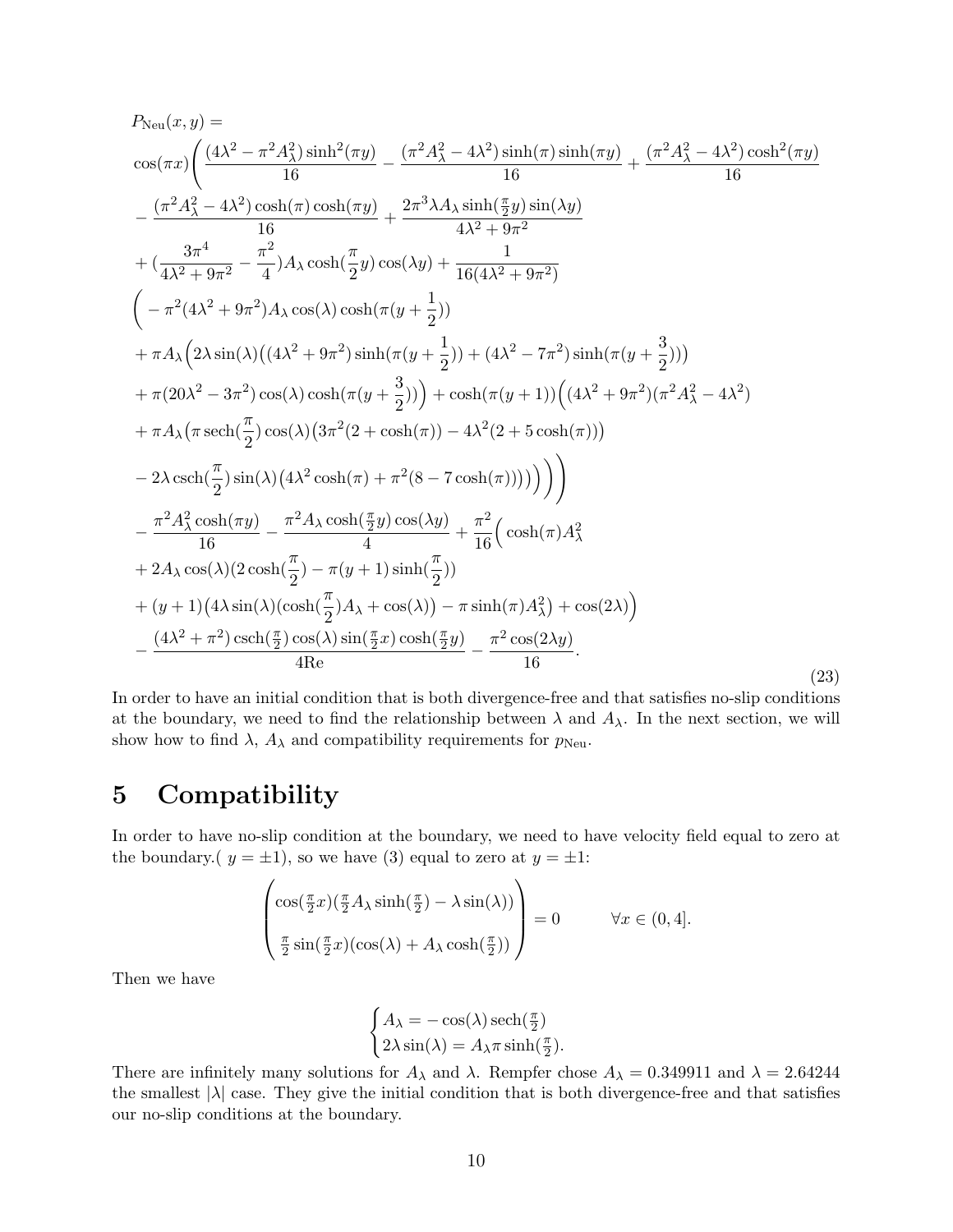Now we will find the arbitrary constant, first we note that

$$
f_0(y) = p_0''(y).
$$

Next integrating both sides from  $-1$  to y, we get

$$
\int_{-1}^{y} f_0(w) dw = p'_0(y) - p'_0(-1) = p'_0(y) - N_0^- = p'_0(y). \tag{24}
$$

Integrating both sides from  $-1$  to y again, we get

$$
\int_{-1}^{y} \int_{-1}^{z} f_0(w) dw dz = \int_{-1}^{y} (y - w) f_0(w) dw = p_0(y) - p_0(-1).
$$

We could see that  $p_0(-1)$  is an arbitrary constant. In our case, we pick  $p_0(-1) = 0$ , so we have

$$
p_0(y) = \int_{-1}^{y} (y - w) f_0(w) dw.
$$

Plugging  $y = 1$  in (24) we get

$$
N_0^+ = p'_0(1) = \int_{-1}^1 f_0(w)dw + N_0^-
$$
  

$$
N_0^+ - N_0^- = \int_{-1}^1 f_0(w)dw.
$$

Next we will find the requirement for the compatibility condition. The Poisson problem with Neumann boundary conditions has a solution if and only if the following compatibility condition holds  $[4]$   $[5]$ ,

$$
\int_{\Omega} f(x, y) dA = \int_{\partial \Omega} \frac{\partial}{\partial \overline{\eta}} p(x, y) d\sigma.
$$

We could show the equality by using Gauss-Green (divergence) theorem [7],

$$
\int_{\Omega} f(x, y) dA = \int_{\Omega} \nabla \cdot \nabla p(x, y) dA \stackrel{\text{Gauss}}{=} \int_{\partial \Omega} \nabla p(x, y) \cdot \vec{\eta} d\sigma = \int_{\partial \Omega} \frac{\partial}{\partial \vec{\eta}} p(x, y) d\sigma.
$$

From Fig. 1, we get

$$
\int_{\partial\Omega} \nabla p(x, y) \cdot \vec{\eta} d\sigma_A = \int_{-1}^1 \nabla p(4, y) \cdot (1, 0) dy \text{ (at } x = 4) + \int_{-1}^1 \nabla p(0, y) \cdot (-1, 0) dy \text{ (at } x = 0)
$$

$$
+ \int_0^4 \nabla p(x, 1) \cdot (0, 1) dx \text{ (at } y = 1) + \int_0^4 \nabla p(x, -1) \cdot (0, -1) dx \text{ (at } y = -1).
$$

Since  $p(0, y) = p(4, y)$ , we have

$$
\int_{-1}^{1} \nabla p(4, y) \cdot (1, 0) dy + \int_{-1}^{1} \nabla p(0, y) \cdot (-1, 0) dy = 0.
$$

Hence

$$
\int_{\partial\Omega} \nabla p(x, y) \cdot \vec{\eta} d\sigma_A = \int_0^4 \nabla p(x, 1) \cdot (0, 1) dx + \int_0^4 \nabla p(x, -1) \cdot (0, -1) dx
$$

$$
= \int_0^4 \frac{\partial}{\partial \vec{\eta}} p(x, 1) dx - \int_0^4 \frac{\partial}{\partial \vec{\eta}} p(x, -1) dx.
$$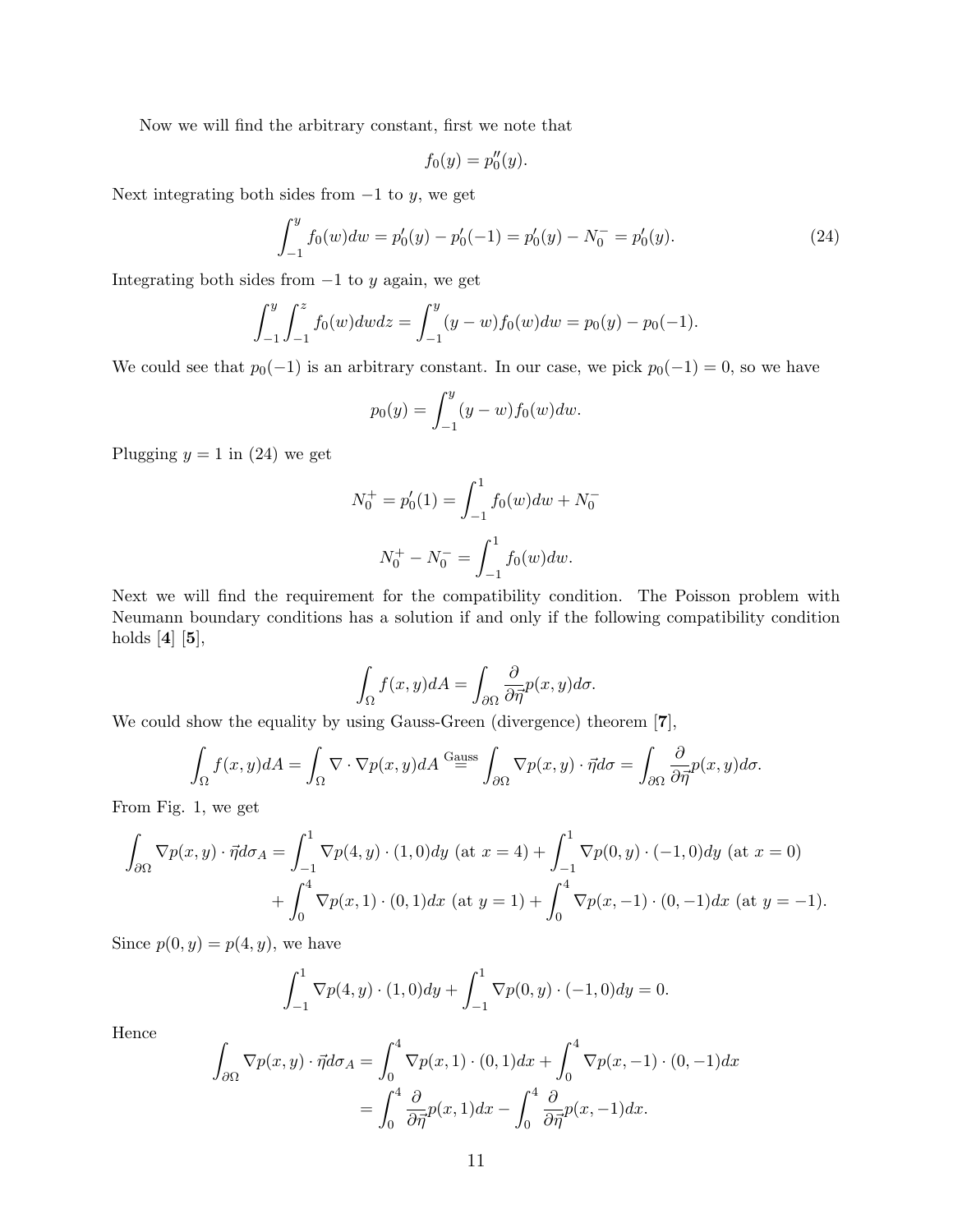Therefore,

$$
\int_0^4 \int_{-1}^1 f(x, y) dy dx = \int_0^4 N^+(x) - N^-(x) dx
$$

$$
\int_{-1}^1 f(x, y) dy = N^+(x) - N^-(x).
$$
at

So we have the requirement

$$
\int_{-1}^{1} f_0(w) dw = N_0^+ - N_0^- = 0.
$$

## 6 Results

After plugging in  $A_{\lambda} = 0.349911$  and  $\lambda = 2.64244$ , the pressure field with Neumann boundary conditions

$$
P_{\text{Neu}} = -0.6168503\cos(2\lambda y) - 1.670097\cos(\pi x) - 0.07552573\cosh(\pi y)
$$
  
- 0.8633708\cos(\lambda y)\cosh(\frac{\pi}{2}y) + 0.04890236\cos(\pi x)\cosh(\pi y) + 3.60531\cosh(\frac{\pi}{2}y)\sin(\frac{\pi}{2}x)  
+ 0.01241453\cos(\lambda y)\cos(\pi x)\cosh(\frac{\pi}{2}y) + 0.4910906\cos(\pi x)\sin(\lambda y)\sinh(\frac{\pi}{2}y) - 0.692376  
(P\_{\text{Neu}})\_{\text{Rempfer}} = 0.0489026\cos(\pi x)\cosh(\pi y) - 1.6701\cos(\pi x) - 0.0755258\cosh(\pi y)  
- 0.863371\cos(2\lambda y)\cosh(\frac{\pi}{2}y) - 0.61685\cos(2\lambda y) + 3.30663\sin(\frac{\pi}{2}x)\sinh(\frac{\pi}{2}y)  
+ 0.0124142\cos(\lambda y)\cos(\pi x)\cosh(\frac{\pi}{2}y) + 0.491091\cos(\pi x)\sin(\lambda y)\sinh(\frac{\pi}{2}y) - 0.692376.

Pressure field with Dirichlet boundary conditions

$$
P_{\text{Dir}} = 0.09976452 \cos(\pi x) \cosh(\pi y) - 1.670097 \cos(\pi x) - 0.07552573 \cosh(\pi y) - 0.8633708 \cos(\lambda y) \cosh(\frac{\pi}{2}y) - 0.6168503 \cos(2\lambda y) + 3.032685 \cosh(\frac{\pi}{2}y) \sin(\frac{\pi}{2}x) + 0.01241453 \cos(\lambda y) \cos(\pi x) \cosh(\frac{\pi}{2}y) + 0.4910906 \cos(\pi x) \sin(\lambda y) \sinh(\frac{\pi}{2}y) - 0.692376 (P_{\text{Dir}})_{\text{Rempfer}} = 0.0997648 \cos(\pi x) \cosh(\pi y) - 1.6701 \cos(\pi x) - 0.0755258 \cosh(\pi y) - 0.863371 \cos(\lambda y) \cosh(\frac{\pi}{2}y) - 0.61685 \cos(2\lambda y) + 3.30663 \sin(\frac{\pi}{2}x) \sinh(\frac{\pi}{2}y) + 0.0124142 \cos(\lambda y) \cos(\pi x) \cosh(\frac{\pi}{2}y) + 0.491091 \cos(\pi x) \sin(\lambda y) \sinh(\frac{\pi}{2}y) - 0.692376.
$$

We could see that all coefficients are similar. The red term in  $(P_{\text{Neu}})_{\text{Rempfer}}$  is a typo mistake that Rempfer made in his paper. The difference between our pressure field and Remfer's is the blue term. So

$$
P_{\text{Rempfer}} = P + \delta_p
$$
  
where  $\delta_p = a \sin(\frac{\pi}{2}x)(\sinh(\frac{\pi}{2}y) - \cosh(\frac{\pi}{2}y))$  and a is the constant coefficient. And we have  

$$
\nabla^2 \delta_p = 0.
$$

Therefore,

$$
\nabla^2 P_{\text{Rempfer}} = \nabla^2 P = f(x, y).
$$

We know that  $P_{\text{Dir}}$  is an even function for y and  $\frac{\partial P_{\text{Neu}}}{\partial y}$  is an odd function for y. Since  $\delta_p$  and  $\frac{\partial \delta_p}{\partial y}$  are neither, so Prempfer's pressure field expressions do not satisfy both of the boundary c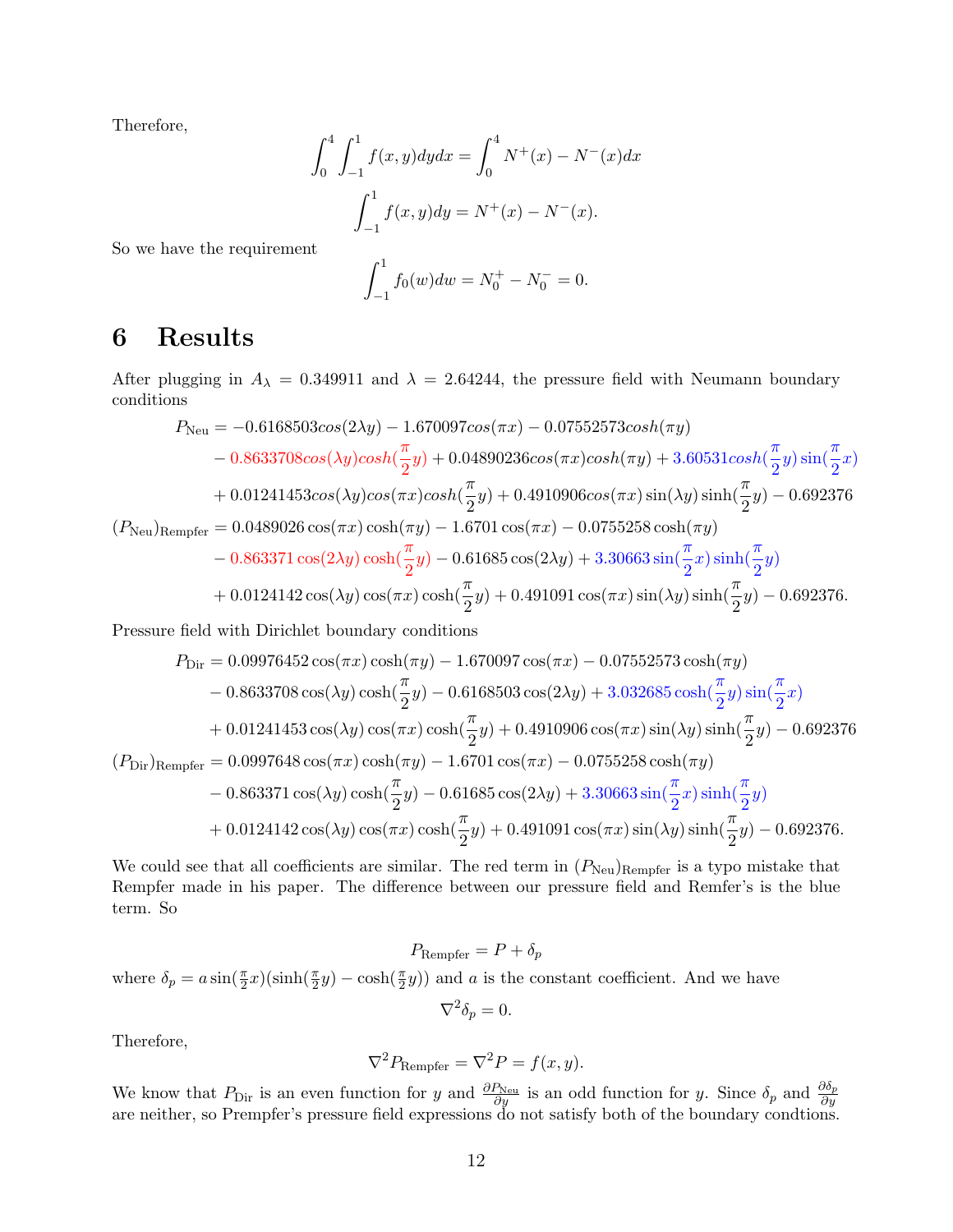### 7 Possible Improvements

Brian T. Kress and David C. Montgomery produced a stream function to obtain a 2-D solenoidal velocity field with the normal and tangential components that disappear at the boundary [3]. The stream function is

$$
\Psi(x, y) = C_{k\lambda} \cos(kx) \Big( \cos(\lambda y) + A_{\lambda} \cosh(ky) \Big).
$$

In our case,  $C_{k\lambda} = 1$  and  $k = \frac{1}{2}$  $\frac{1}{2}$ . I could produce different stream functions by switching these two variables and get better expressions for both pressure fields from the Neumann and Dirichlet boundary conditions.

I got all of my results from MATLAB. The expression for both pressure fields are lengthy and it is difficult to input values of parameters of steam function and compare the results with Rempfer's pressure field expressions due to MATLAB's restrictions. Using different methods or program language to obtain shorter expressions of pressure field will help us compare the results in an easier and more meaningful manner.